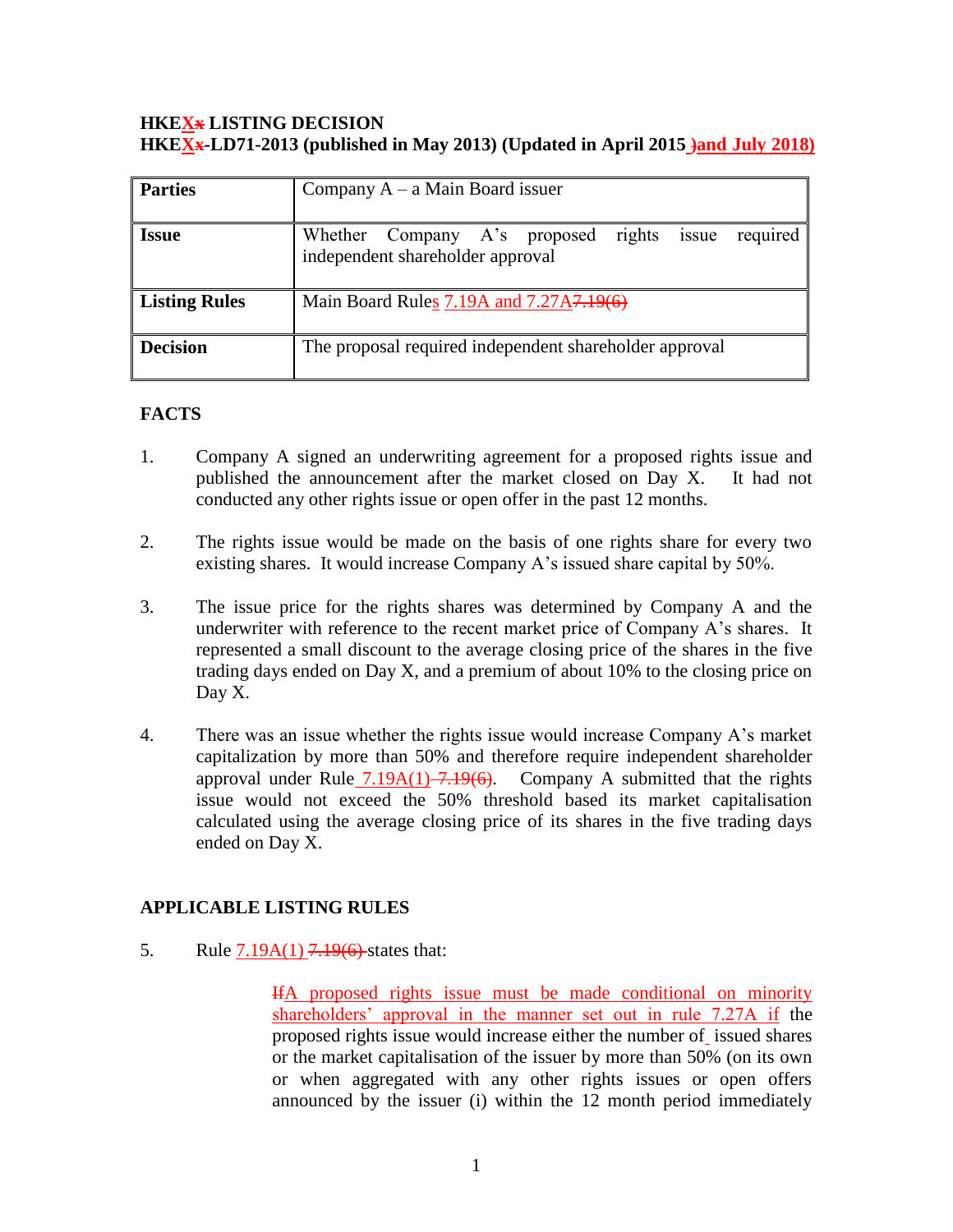preceding the announcement of the proposed rights issue or (ii) prior to such 12 month period where dealing in respect of the shares issued pursuant thereto commenced within such 12 month period, together with any bonus securities, warrants or other convertible securities (assuming full conversion) granted or to be granted to shareholders as part of such rights issues or open offers $\div$ ).

6. (Rule 7.27A states that:

Where minority shareholders' approval is required for a rights issue ... under rule 7.19A ... :

(1) the rights issue … must be made conditional on approval by shareholders in general meeting by a resolution on which any controlling shareholders and their associates or, where there are no controlling shareholders, directors (excluding independent nonexecutive directors) and the chief executive of the issuer and their respective associates shall abstain from voting in favour. The issuer must disclose the information required under rule 2.17 in the circular to shareholders;

…

## **ANALYSIS**

- $6.7$ . The purpose of Rule  $7.19A(1)7.19(6)$  is to protect minority shareholders' interests when the potential dilution effect of a proposed rights issue (individually or together with any similar fund raising exercise $(s)$  made in the **pervious** previous 12 months) is material.
- 7.8. Under the Rule, a proposed rights issue that would increase the issuer's market capitalisation by more than 50% is subject to independent shareholder approval. The assessment should be made with reference to the issuer's market capitalisation at the time of the proposed rights issue. For this purpose, the Exchange generally considers it acceptable for the issuer to calculate its market capitalisation using the closing price of its shares on the date on which the terms of the rights issue are finalised.
- 8.9. Here the rights issue would exceed the 50% threshold based Company A's market capitalisation calculated using the closing price of its shares on Day X.

## **CONCLUSION**